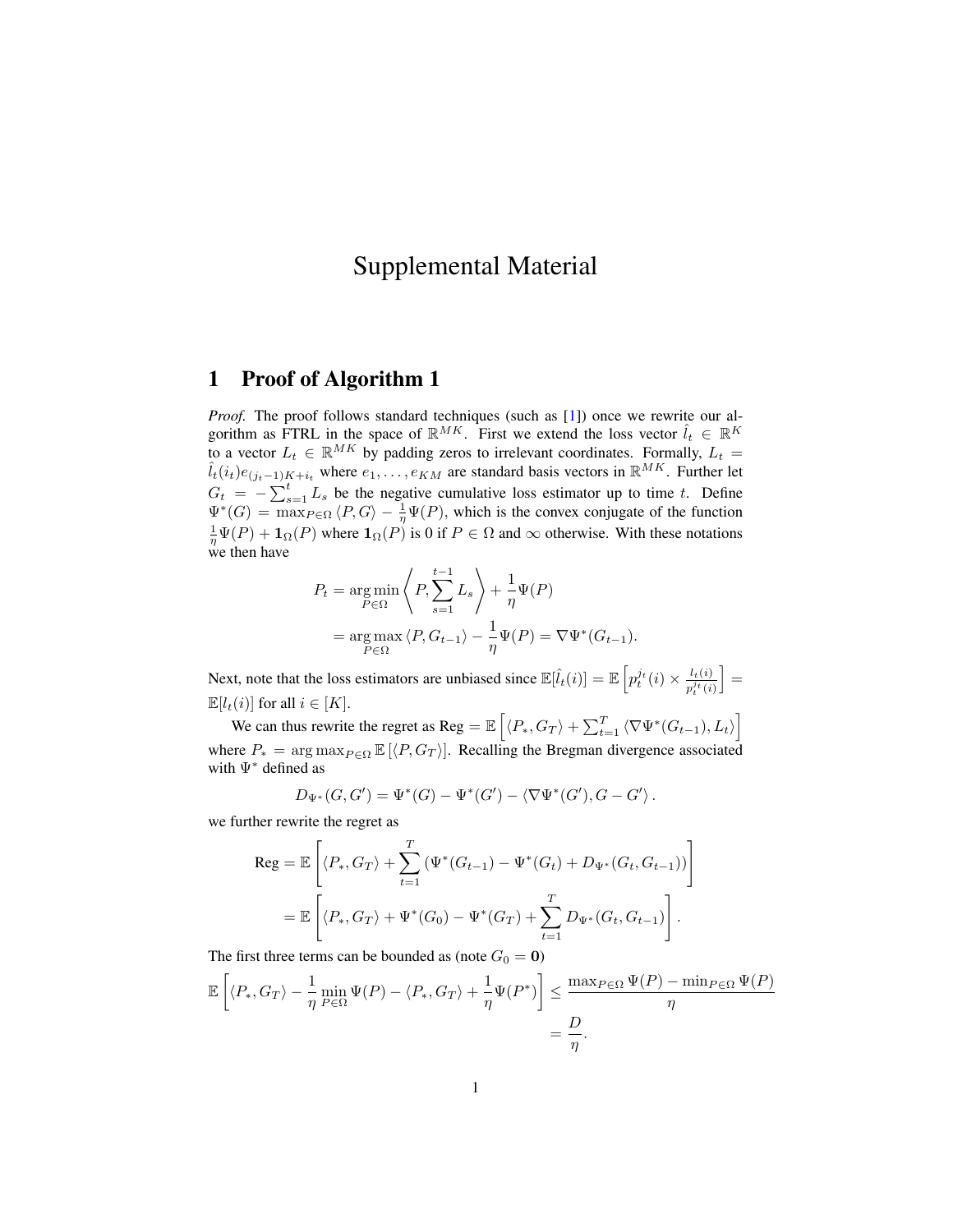It remains to bound  $\mathbb{E}[D_{\Psi^*}(G_t, G_{t-1})]$ . By Taylor's theorem, there exists  $\tilde{G}_t$  on the segment connecting  $G_{t-1}$  and  $G_t$  such that  $D_{\Psi^*}(G_t, G_{t-1}) = \frac{1}{2} L_t^{\top} \nabla^2 \Psi^*(\tilde{G}_t) L_t$ . Moreover, using properties of convex conjugates (see for example [\[1\]](#page-3-0)) we have  $\nabla^2 \Psi^*(\tilde{G}_t) \preceq$  $\eta \nabla^{-2} \Psi (\nabla \Psi^*(\tilde{G}_t))$ . Realizing that for any  $P \in \Omega$ ,  $\eta \nabla^{-2} \Psi(P)$  is a diagonal matrix with  $\eta P$  on the diagonal, we further bound the Bregman divergence by

$$
D_{\Psi^*}(G_t, G_{t-1}) \leq \frac{\eta}{2} \nabla \Psi^*(\tilde{G}_t)_{(j_t-1)K + i_t} \hat{l}_t^2(i_t).
$$

Note that  $\tilde{G}_t$  is the same as  $G_{t-1}$  for all coordinates except the  $((j_t-1)K+i_t)$ -th one, where the value could only be smaller (if not equal) by the non-negativity of losses. By the convexity of  $\Psi^*$  (and thus monotonicity of  $\nabla \Psi^*$ ), we then have

$$
D_{\Psi^*}(G_t, G_{t-1}) \leq \frac{\eta}{2} \nabla \Psi^*(G_{t-1})_{(j_t-1)K + i_t} \hat{l}_t^2(i_t)
$$
  
= 
$$
\frac{\eta}{2} p_t^{j_t}(i_t) \hat{l}_t^2(i_t) = \frac{\eta l_t^2(i_t)}{2p_t^{j_t}(i_t)} \leq \frac{\eta}{2p_t^{j_t}(i_t)}.
$$

Taking expectation on both sides gives  $\mathbb{E}[D_{\Psi^*}(G_t, G_{t-1})] \leq \frac{\eta K}{2}$ .

Combing everything above we arrive at

$$
\text{\rm Reg}\leq \frac{D}{\eta}+\frac{\eta TK}{2},
$$

which is of order  $O($ √  $\overline{TKD}$ ) with the optimal choice of learning rate  $\eta = \sqrt{\frac{D}{TK}}$ . Finally, note that

$$
D \le - \min_{P \in \Omega} \Psi(P) = \sum_{j=1}^{M} \sum_{i=1}^{K} p_1^j(i) \ln \frac{1}{p_1^j(i)} \le M \ln K
$$

by the fact the entropy of a distribution over  $K$  items is nonnegative and is at most  $\ln K$ . This finishes the proof.  $\Box$ 

## 2 Unknown Context Distributions

The Fair CB algorithm described in the paper assumes that the context distribution  $q$  is known to the learner. We provide an extension of our algorithm to the case where the context distribution  $q$  is unknown. We include regret guarantee of the algorithm, while we leave empirical results for future work.

A natural idea is to maintain an empirical context distribution based on the observations and to use it as a proxy for  $q$ . Specifically, to avoid changing the feasible set too often, we divide the entire horizon into  $O(\log_2 T)$  epochs, where epoch k contains rounds  $\tau_k, \ldots, \tau_{k+1} - 1$  with  $\tau_k = 2^{k-1}$ . Within epoch  $k > 1$ , we let  $q_k$  be the empirical context distribution using observations from the last  $k - 1$  epochs:

<span id="page-1-0"></span>
$$
q_k(j) = \frac{1}{\tau_k - 1} \sum_{t=1}^{\tau_k - 1} \mathbf{1}\{j_t = j\}, \ \forall j \in [M].
$$
 (1)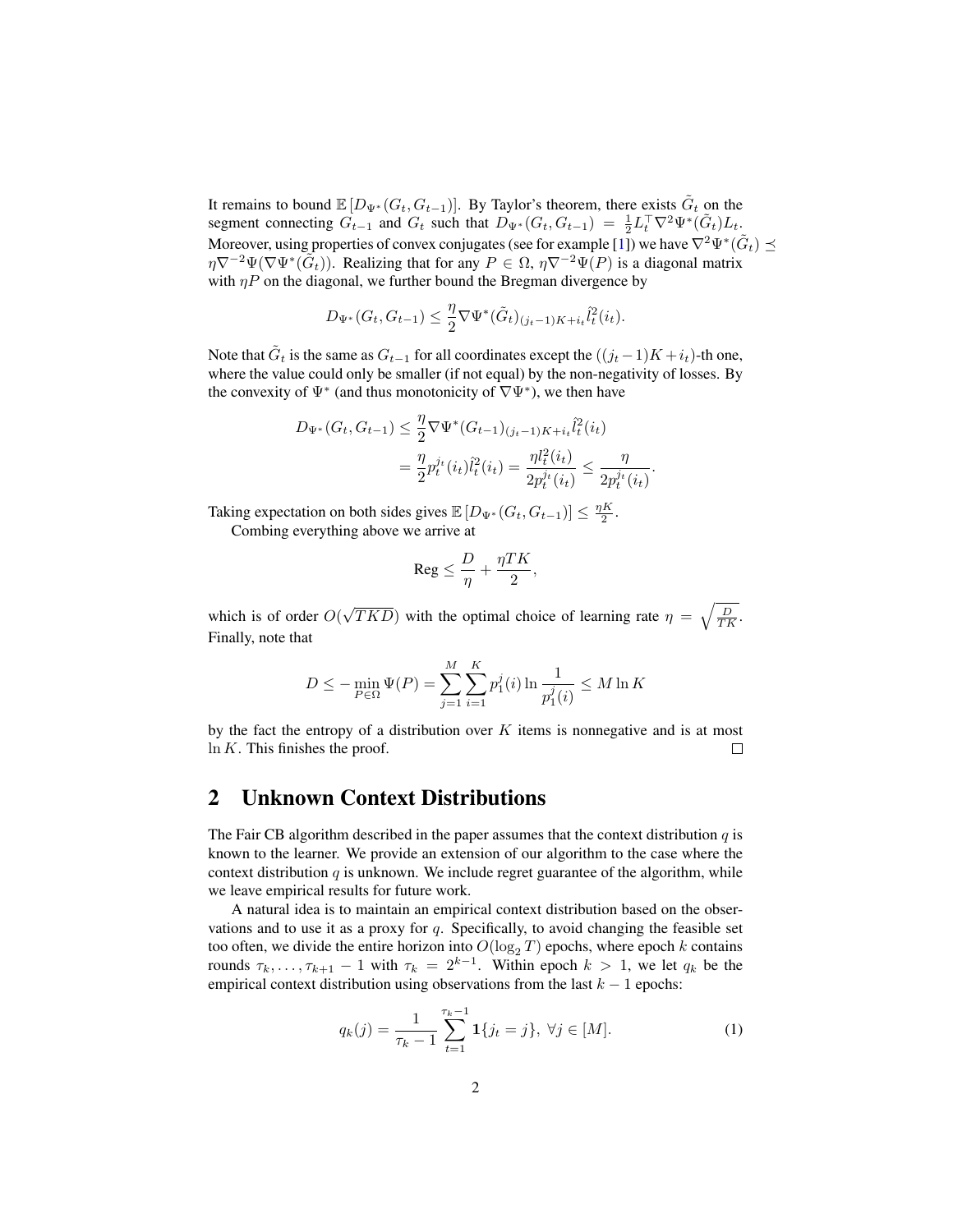Note that by standard concentration argument (specifically Bernstein inequalities and union bound), we have with probability at least  $1 - 1/T$ ,

<span id="page-2-0"></span>
$$
||q - q_k||_1 \le \epsilon_k \triangleq 4\sqrt{\frac{M\ln(TM)}{\tau_k - 1}} + \frac{2M\ln(TM)}{\tau_k - 1}.
$$
 (2)

Accordingly, for epoch  $k > 1$  we define the feasible set  $\Omega_k$  as

<span id="page-2-1"></span>
$$
\Omega_k = \left\{ P = (p^1, ..., p^M) \middle| \sum_{j=1}^M q_k(j)p^j(i) \ge v - \epsilon_k, \forall i \in [K] \right\},\tag{3}
$$

where we introduce a small slack  $\epsilon_k$  to the fairness constraint v. The reason of relaxing the constraint is to make sure that  $\Omega_k$  always contains  $\Omega$  with high probability. Indeed, conditioning on the event Eq. [\(2\)](#page-2-0), for any  $P \in \Omega$  we have

$$
\sum_{j=1}^{M} q_k(j) p^j(i) \ge \sum_{j=1}^{M} q(j) p^j(i) - ||q - q_k||_1 \ge v - \epsilon_k
$$

and thus  $P \in \Omega_k$ . On the other hand, relaxing the constraint means that the algorithm no longer always strictly satisfies the fairness requirement. Instead, we measure the fairness of the algorithm by the average amount of violation of the fairness constraint, defined as Ē

$$
\text{Vio} = \mathbb{E}\left[\frac{1}{T}\sum_{t=1}^{T} \max\left\{0, v - \min_{i \in [K]} \sum_{j=1}^{M} q(j) p_t^j(i)\right\}\right]
$$

where  $p_t^j$  is again the distribution of arm  $i_t$  given the history and  $j_t = j$ .

Our final algorithm simply runs a new instance of Algorithm 1 with feasible set  $\Omega_k$ on epoch  $k$ . See Algorithm [1](#page-3-1) for the pseudocode. In the following theorem, we show that the algorithm ensures the same regret bound while keeping the per-round fairness violation to be arbitrarily small as long as  $T$  is large enough.

Theorem 1. *Algorithm [1](#page-3-1) ensures*

$$
Reg = O\left(\sqrt{TMK \ln K}\right) \text{ and } \text{ Vio} = O\left(\sqrt{\frac{M \ln(TM)}{T}} + \frac{M \ln(TM) \ln T}{T}\right).
$$

*Proof.* Clearly we only need to condition on the event Eq. [\(2\)](#page-2-0) since it happens with probability at least  $1 - 1/T$ . With the fact  $P_* \in \Omega_k$  for all k, the regret guarantee is a simple application of Theorem 1. Indeed, let  $K = O(\log_2 T)$  be the total number of epochs, we have

$$
\begin{split} \text{Reg} &= \sum_{k=1}^{K} \sum_{t=\tau_k}^{\min\{\tau_{k+1}-1,T\}} \mathbb{E}\left[\left\langle p_t^{j_t} - p_*^{j_t}, l_t \right\rangle\right] \\ &= \sum_{k=1}^{K} O\left(\sqrt{\tau_k M K \ln K}\right) = O\left(\sqrt{T M K \ln K}\right). \end{split}
$$